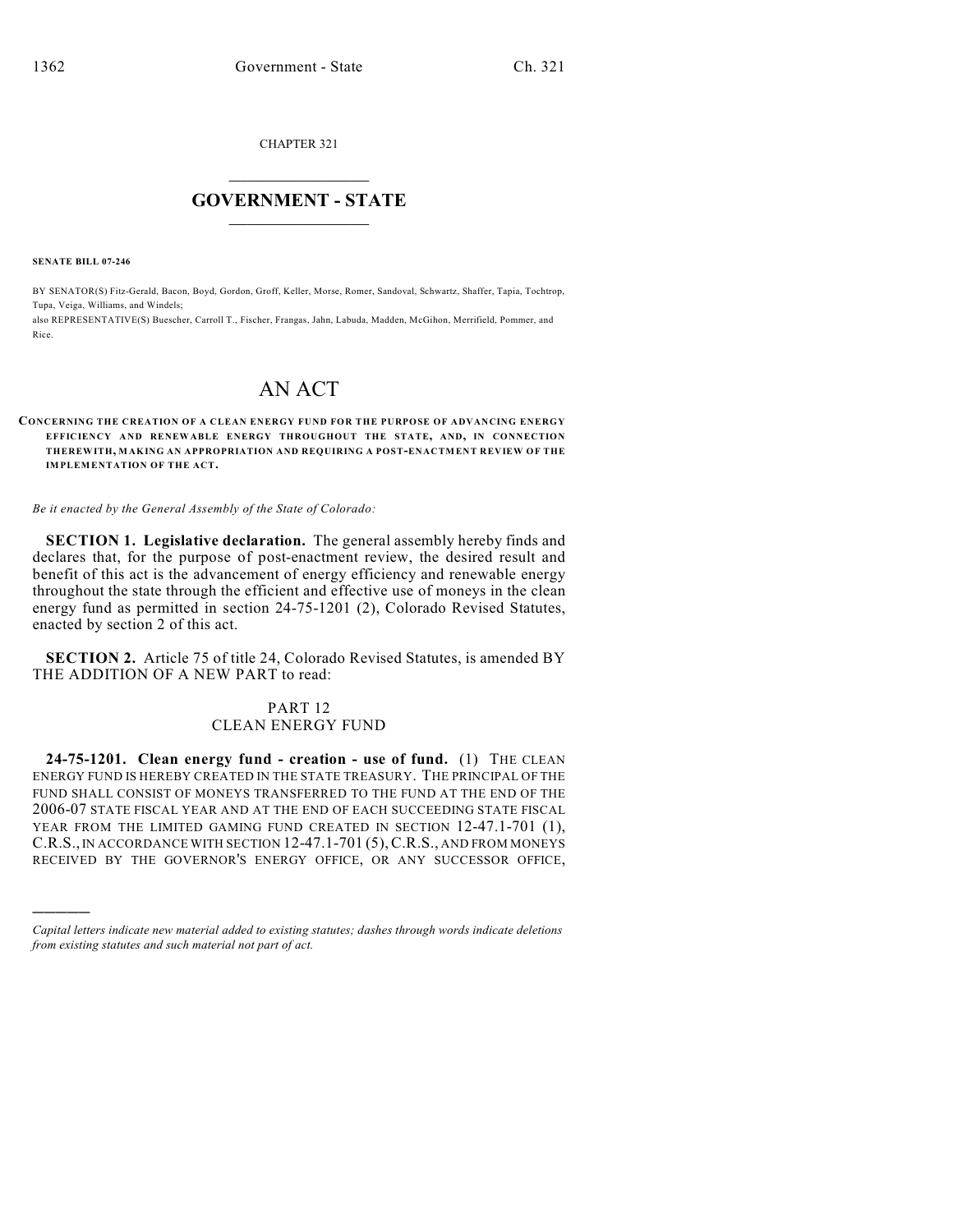PURSUANT TO SECTION 39-29-109 (1.5), C.R.S., IN ACCORDANCE WITH SECTION 39-29-109 (1.5) (h) (VII), C.R.S. INTEREST AND INCOME EARNED ON THE DEPOSIT AND INVESTMENT OF MONEYS IN THE CLEAN ENERGY FUND SHALL BE CREDITED TO THE FUND. MONEYS IN THE FUND AT THE END OF ANY STATE FISCAL YEAR SHALL REMAIN IN THE FUND AND SHALL NOT BE CREDITED TO THE STATE GENERAL FUND OR ANY OTHER FUND.

(2) ALL MONEYS IN THE CLEAN ENERGY FUND ARE CONTINUOUSLY APPROPRIATED TO THE GOVERNOR'S ENERGY OFFICE, OR ANY SUCCESSOR OFFICE, FOR THE PURPOSES OF ADVANCING ENERGY EFFICIENCY AND RENEWABLE ENERGY THROUGHOUT THE STATE. THE OFFICE MAY EXPEND MONEYS FROM THE FUND:

(a) TO ATTRACT RENEWABLE ENERGY INDUSTRY INVESTMENT IN THE STATE;

(b) TO ASSIST IN TECHNOLOGY TRANSFER INTO THE MARKETPLACE FOR NEWLY DEVELOPED ENERGY EFFICIENCY AND RENEWABLE ENERGY TECHNOLOGIES;

(c) TO PROVIDE MARKET INCENTIVES FOR THE PURCHASE AND DISTRIBUTION OF ENERGY EFFICIENT AND RENEWABLE ENERGY PRODUCTS;

(d) TO ASSIST IN THE IMPLEMENTATION OF ENERGY EFFICIENCY PROJECTS THROUGHOUT THE STATE;

(e) TO AID GOVERNMENTAL AGENCIES IN ENERGY EFFICIENCY GOVERNMENT INITIATIVES;

(f) TO FACILITATE WIDESPREAD IMPLEMENTATION OF RENEWABLE ENERGY TECHNOLOGIES; AND

(g) IN ANY OTHER MANNER THAT SERVES THE PURPOSES OF ADVANCING ENERGY EFFICIENCY AND RENEWABLE ENERGY THROUGHOUT THE STATE.

**SECTION 3.** The introductory portion to 12-47.1-701 (1) (c), Colorado Revised Statutes, is amended, and the said 12-47.1-701 is further amended BY THE ADDITION OF A NEW SUBSECTION, to read:

**12-47.1-701. Limited gaming fund.** (1) There is hereby created in the office of the state treasurer the limited gaming fund. The fund shall be maintained and operated as follows:

(c) EXCEPT AS OTHERWISE PROVIDED IN SUBSECTION (5) OF THIS SECTION, at the end of each state fiscal year, the state treasurer shall distribute the balance remaining in the limited gaming fund, except for an amount equal to all expenses of the administration of this article for the preceding two-month period, according to the following guidelines:

(5) (a) EXCEPT AS OTHERWISE PROVIDED IN PARAGRAPH (c) OF THIS SUBSECTION (5), AT THE END OF THE 2006-07 STATE FISCAL YEAR, SEVEN MILLION DOLLARS OF MONEYS THAT WOULD OTHERWISE BE TRANSFERRED TO THE STATE GENERAL FUND PURSUANT TO SUBPARAGRAPH (I) OF PARAGRAPH (c) OF SUBSECTION (1) OF THIS SECTION AND PARAGRAPH (c) OF SUBSECTION (4) OF THIS SECTION SHALL INSTEAD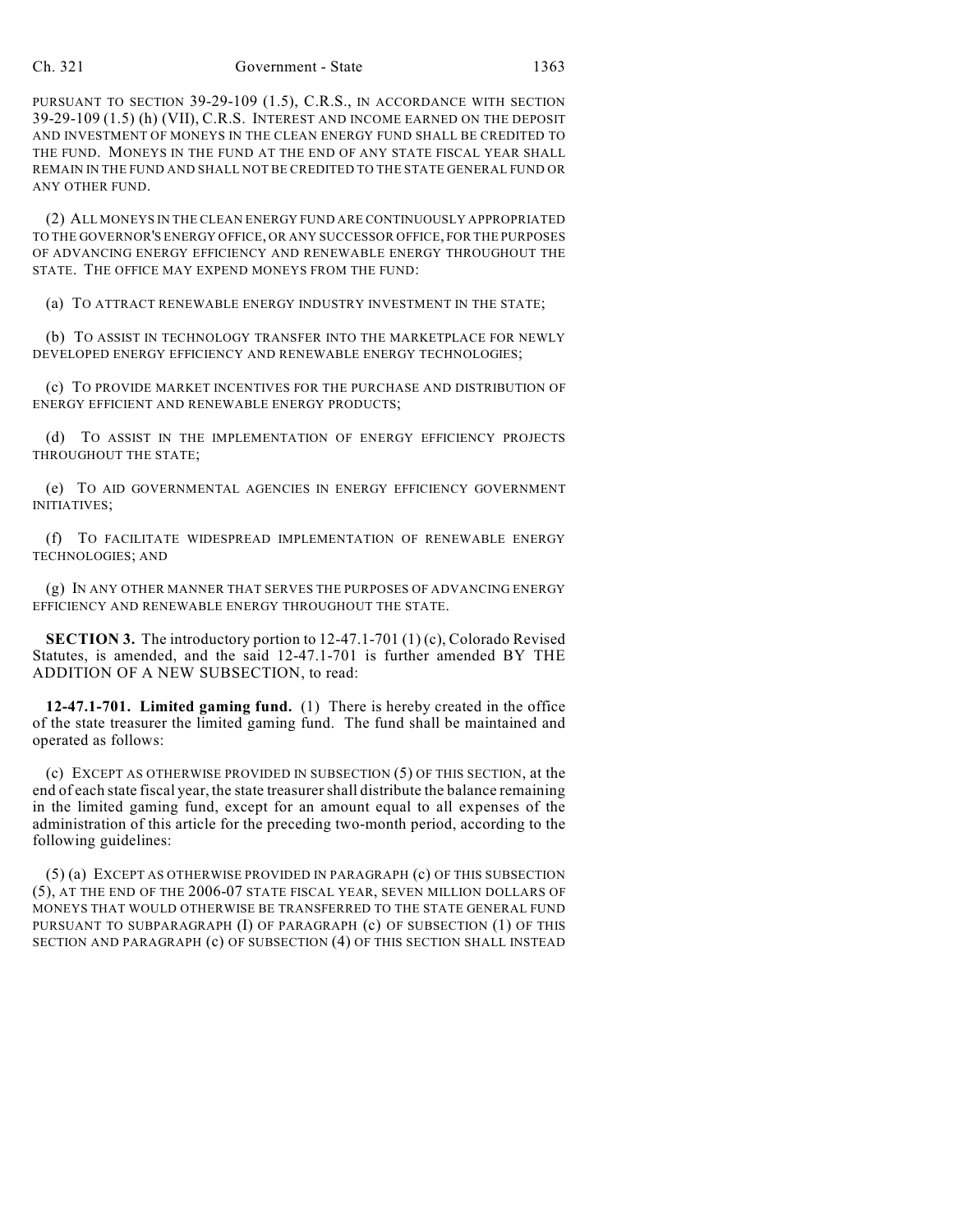BE TRANSFERRED TO THE CLEAN ENERGY FUND CREATED IN SECTION 24-75-1201 (1), C.R.S.

(b) EXCEPT AS OTHERWISE PROVIDED IN PARAGRAPH (c) OF THIS SUBSECTION (5), AT THE END OF THE 2007-08 STATE FISCAL YEAR, AND AT THE END OF EACH STATE FISCAL YEAR THEREAFTER, ANY MONEYS THAT WOULD OTHERWISE BE TRANSFERRED TO THE STATE GENERAL FUND PURSUANT TO SUBPARAGRAPH (I) OF PARAGRAPH (c) OF SUBSECTION (1) OF THIS SECTION AND PARAGRAPH (c) OF SUBSECTION (4) OF THIS SECTION SHALL INSTEAD BE TRANSFERRED TO THE CLEAN ENERGY FUND CREATED IN SECTION 24-75-1201 (1), C.R.S.

(c) IF, BASED ON THE REVENUE FORECAST PREPARED BY THE STAFF OF THE LEGISLATIVE COUNCIL IN JUNE OF ANY FISCAL YEAR, THE STATE TREASURER DETERMINES THAT THE AMOUNT OF GENERAL FUND REVENUES FOR THE FISCAL YEAR WILL BE INSUFFICIENT TO ALLOW THE MAXIMUM AMOUNT OF GENERAL FUND APPROPRIATIONS PERMITTED BY SECTION 24-75-201.1 (1) (a), C.R.S., TO BE MADE FOR THE FISCAL YEAR, THE STATE TREASURER SHALL TRANSFER TO THE GENERAL FUND FROM THE MONEYS THAT WOULD OTHERWISE BE TRANSFERRED TO THE CLEAN ENERGY FUND PURSUANT TO EITHER PARAGRAPH (a) OR PARAGRAPH (b) OF THIS SUBSECTION (5) AT THE END OF THE FISCAL YEAR AN AMOUNT EQUAL TO THE LESSER OF THE FULL AMOUNT THAT WOULD OTHERWISE BE TRANSFERRED TO THE CLEAN ENERGY FUND OR THE AMOUNT NECESSARY TO ALLOW THE MAXIMUM AMOUNT OF GENERAL FUND APPROPRIATIONS TO BE MADE FOR THE FISCAL YEAR.

**SECTION 4.** 39-29-109 (1.5) (h) (VI), Colorado Revised Statutes, is amended, and the said 39-29-109 (1.5) (h) is further amended BY THE ADDITION OF A NEW SUBPARAGRAPH, to read:

**39-29-109. Severance tax trust fund - created - administration - use of moneys - definitions - repeal.** (1.5) (h) (VI) If in a given fiscal year THAT COMMENCES BEFORE JULY 1, 2006, the office of energy management and conservation determines that it cannot use all of the moneys it receives pursuant to this subsection (1.5), the office shall notify the governor and the joint budget committee of the general assembly of such fact. Upon notification, the general assembly may make a supplemental appropriation to reduce the amount appropriated to the office and increase the amount appropriated to the department of human services for the purpose of increasing available funds under the low-income energy assistance program.

(VII) IF IN A GIVEN FISCAL YEAR THAT COMMENCES ON OR AFTER JULY 1, 2006, THE GOVERNOR'S ENERGY OFFICE, OR ANY SUCCESSOR OFFICE, CANNOT USE ALL OF THE MONEYS IT RECEIVES PURSUANT TO THIS SUBSECTION (1.5) FOR THE PROGRAM DESCRIBED IN SUBPARAGRAPH (I) OF THIS PARAGRAPH (h), AT THE END OF THE FISCAL YEAR THE STATE TREASURER SHALL TRANSFER THE MONEYS THAT THE OFFICE CANNOT USE TO THE CLEAN ENERGY FUND CREATED IN SECTION 24-75-1201 (1), C.R.S.

**SECTION 5. Appropriation - adjustments to the 2007 long bill.** For the implementation of this act, appropriations made in the annual general appropriation act for the fiscal year beginning July 1, 2007, shall be adjusted as follows: The appropriation to the office of the governor, for allocation to the governor's energy